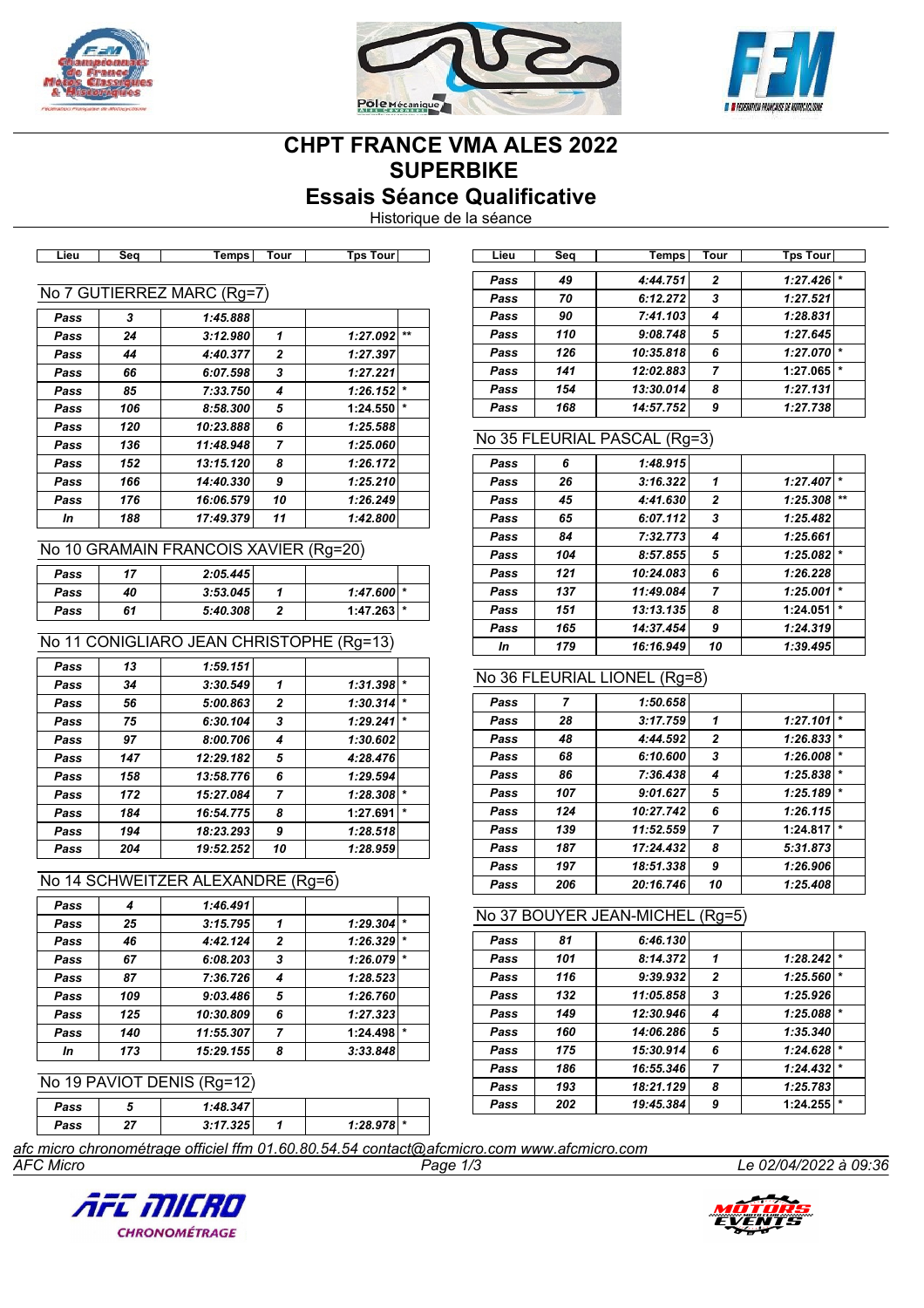





## **SUPERBIKE** Essais Séance Qualificative

Historique de la séance

| $-1$ | Гоur<br>Tour<br>Tour<br>Temps<br>Sec<br>Lieu<br>Tps | Tps | Tour | Temps | 500 | ∟ieu |
|------|-----------------------------------------------------|-----|------|-------|-----|------|

## No 45 TARAVELLIER FRANCOIS (Rg=18)

| Pass | 16  | 2:04.273  |              |          |         |
|------|-----|-----------|--------------|----------|---------|
| Pass | 38  | 3:41.534  | 1            | 1:37.261 | $\star$ |
| Pass | 60  | 5:18.155  | $\mathbf{2}$ | 1:36.621 | $\star$ |
| Pass | 82  | 6:55.210  | 3            | 1:37.055 |         |
| Pass | 102 | 8:31.677  | 4            | 1:36.467 | $\star$ |
| Pass | 119 | 10:08.086 | 5            | 1:36.409 | $\star$ |
| Pass | 134 | 11:44.542 | 6            | 1:36.456 |         |
| Pass | 153 | 13:21.640 | 7            | 1:37.098 |         |
| Pass | 169 | 14:59.006 | 8            | 1:37.366 |         |
| Pass | 182 | 16:33.907 | 9            | 1:34.901 | $\star$ |
| Pass | 192 | 18:08.867 | 10           | 1:34.960 |         |
| Pass | 201 | 19:43.557 | 11           | 1:34.690 | $\star$ |
|      |     |           |              |          |         |

## No 49 GRIFFON PHILIPPE (Rg=19)

| Pass | 20  | 2:18.369  |   |                         |  |
|------|-----|-----------|---|-------------------------|--|
| Pass | 41  | 3:59.835  |   | $1:41.466$ <sup>*</sup> |  |
| Pass | 62  | 5:41.472  | 2 | 1:41.637                |  |
| Pass | 83  | 7:21.667  | 3 | $1:40.195$ <sup>*</sup> |  |
| Pass | 105 | 8:58.047  |   | $1:36.380$ $*$          |  |
| In   | 130 | 10:57.866 | 5 | 1:59.819                |  |
|      |     |           |   |                         |  |

## No 52 SEURON ROMAIN (Rg=9)

| Pass | 14  | 1:59.518  |                |          |         |
|------|-----|-----------|----------------|----------|---------|
| Pass | 35  | 3:30.772  | 1              | 1:31.254 | $\star$ |
| Pass | 54  | 4:59.666  | $\mathbf{2}$   | 1:28.894 | $\star$ |
| Pass | 74  | 6:27.284  | 3              | 1:27.618 | $\star$ |
| Pass | 92  | 7:54.236  | 4              | 1:26.952 | *       |
| Pass | 112 | 9:21.389  | 5              | 1:27.153 |         |
| Pass | 127 | 10:47.475 | 6              | 1:26.086 | $\star$ |
| Pass | 142 | 12:12.855 | $\overline{ }$ | 1:25.380 | $\star$ |
| Pass | 155 | 13:38.354 | 8              | 1:25.499 |         |
| Pass | 170 | 15:03.218 | 9              | 1:24.864 | $\star$ |
| Pass | 181 | 16:29.283 | 10             | 1:26.065 |         |
| Pass | 189 | 17:55.584 | 11             | 1:26.301 |         |
| Pass | 199 | 19:20.474 | 12             | 1:24.890 |         |

## No 56 GAMBA BASTIEN (Rg=17)

| Pass | 22  | 2:37.702  |                |          |         |
|------|-----|-----------|----------------|----------|---------|
| Pass | 43  | 4:22.743  | 1              | 1:45.041 | $\star$ |
| Pass | 63  | 6:02.705  | $\overline{2}$ | 1:39.962 | $\star$ |
| Pass | 89  | 7:39.601  | 3              | 1:36.896 | $\star$ |
| Pass | 111 | 9:15.237  | 4              | 1:35.636 | $\star$ |
| Pass | 128 | 10:49.798 | 5              | 1:34.561 | $\star$ |
| Pass | 145 | 12:24.541 | 6              | 1:34.743 |         |
| In   | 161 | 14:15.118 | 7              | 1:50.577 |         |

## No 82 BOISSET MATHIEU (Rg=22)

| Pass | 23  | 2:43.217  |                |                     |
|------|-----|-----------|----------------|---------------------|
| Pass | 47  | 4:42.354  | 1              | $\star$<br>1:59.137 |
| Pass | 79  | 6:38.865  | $\overline{2}$ | $\star$<br>1:56.511 |
| Pass | 103 | 8:32.478  | 3              | $\ast$<br>1:53.613  |
| Pass | 123 | 10:26.864 | 4              | 1:54.386            |
| Pass | 144 | 12:20.926 | 5              | 1:54.062            |
| Pass | 162 | 14:16.376 | 6              | 1:55.450            |
| Pass | 178 | 16:11.039 | 7              | 1:54.663            |
| Pass | 191 | 18:01.381 | 8              | $\ast$<br>1:50.342  |
| Pass | 205 | 19:52.627 | 9              | 1:51.246            |

#### No 96 CHARRUE BRUNO (Rg=15)

| Pass | 15  | 1:59.889  |                |          |         |
|------|-----|-----------|----------------|----------|---------|
| Pass | 36  | 3:31.388  | 1              | 1:31.499 | $\star$ |
| Pass | 57  | 5:01.352  | $\overline{2}$ | 1:29.964 |         |
| Pass | 76  | 6:30.634  | 3              | 1:29.282 | $\star$ |
| Pass | 96  | 7:59.250  |                | 1:28.616 |         |
| Pass | 113 | 9:27.823  | 5              | 1:28.573 | $\star$ |
| Pass | 163 | 14:22.982 | 6              | 4:55.159 |         |
| In   | 177 | 16:10.833 |                | 1:47.851 |         |

## No 144 ARAVECCHIA JEAN CHRISTOPHE (Rg=10)

| Pass | 19  | 2:11.267  |                |          |         |
|------|-----|-----------|----------------|----------|---------|
| Pass | 39  | 3:44.001  | 1              | 1:32.734 | $\star$ |
| Pass | 59  | 5:14.046  | 2              | 1:30.045 | $\star$ |
| Pass | 80  | 6:41.625  | 3              | 1:27.579 | $\star$ |
| Pass | 99  | 8:08.554  | 4              | 1:26.929 | $\star$ |
| Pass | 115 | 9:36.552  | 5              | 1:27.998 |         |
| Pass | 131 | 11:02.031 | 6              | 1:25.479 | $\star$ |
| Pass | 148 | 12:29.793 | $\overline{7}$ | 1:27.762 |         |
| Pass | 159 | 14:02.249 | 8              | 1:32.456 |         |
| Pass | 174 | 15:29.304 | 9              | 1:27.055 |         |
| Pass | 185 | 16:55.242 | 10             | 1:25.938 |         |
| Pass | 195 | 18:23.738 | 11             | 1:28.496 |         |
| Pass | 203 | 19:50.427 | 12             | 1:26.689 |         |

## No 169 GAILLARD QUENTIN (Rg=11)

| Pass | 18  | 2:06.140  |                |          |         |
|------|-----|-----------|----------------|----------|---------|
| Pass | 37  | 3:38.654  | 1              | 1:32.514 |         |
| Pass | 58  | 5:06.441  | $\overline{2}$ | 1:27.787 | $\star$ |
| Pass | 77  | 6:34.416  | 3              | 1:27.975 |         |
| Pass | 98  | 8:01.254  | 4              | 1:26.838 |         |
| In   | 118 | 9:45.749  | 5              | 1:44.495 |         |
| Pass | 146 | 12:24.739 | 6              | 2:38.990 |         |
| Pass | 157 | 13:54.698 | $\overline{7}$ | 1:29.959 |         |
| Pass | 171 | 15:20.614 | 8              | 1:25.916 | $\star$ |
| Pass | 183 | 16:46.181 | 9              | 1:25.567 | $\star$ |

*AFC Micro Page 2/3 Le 02/04/2022 à 09:36 afc micro chronométrage officiel ffm 01.60.80.54.54 contact@afcmicro.com www.afcmicro.com*